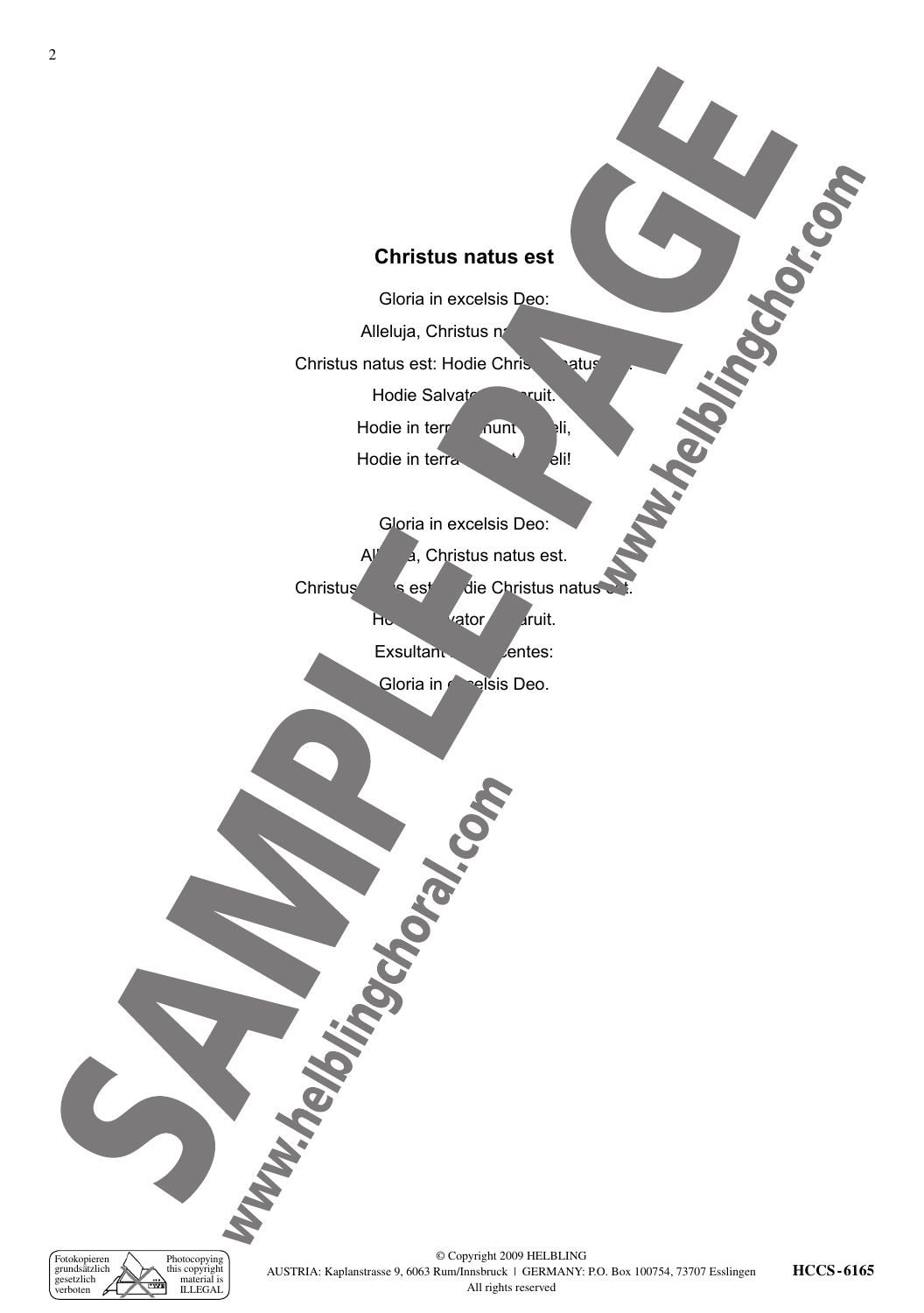

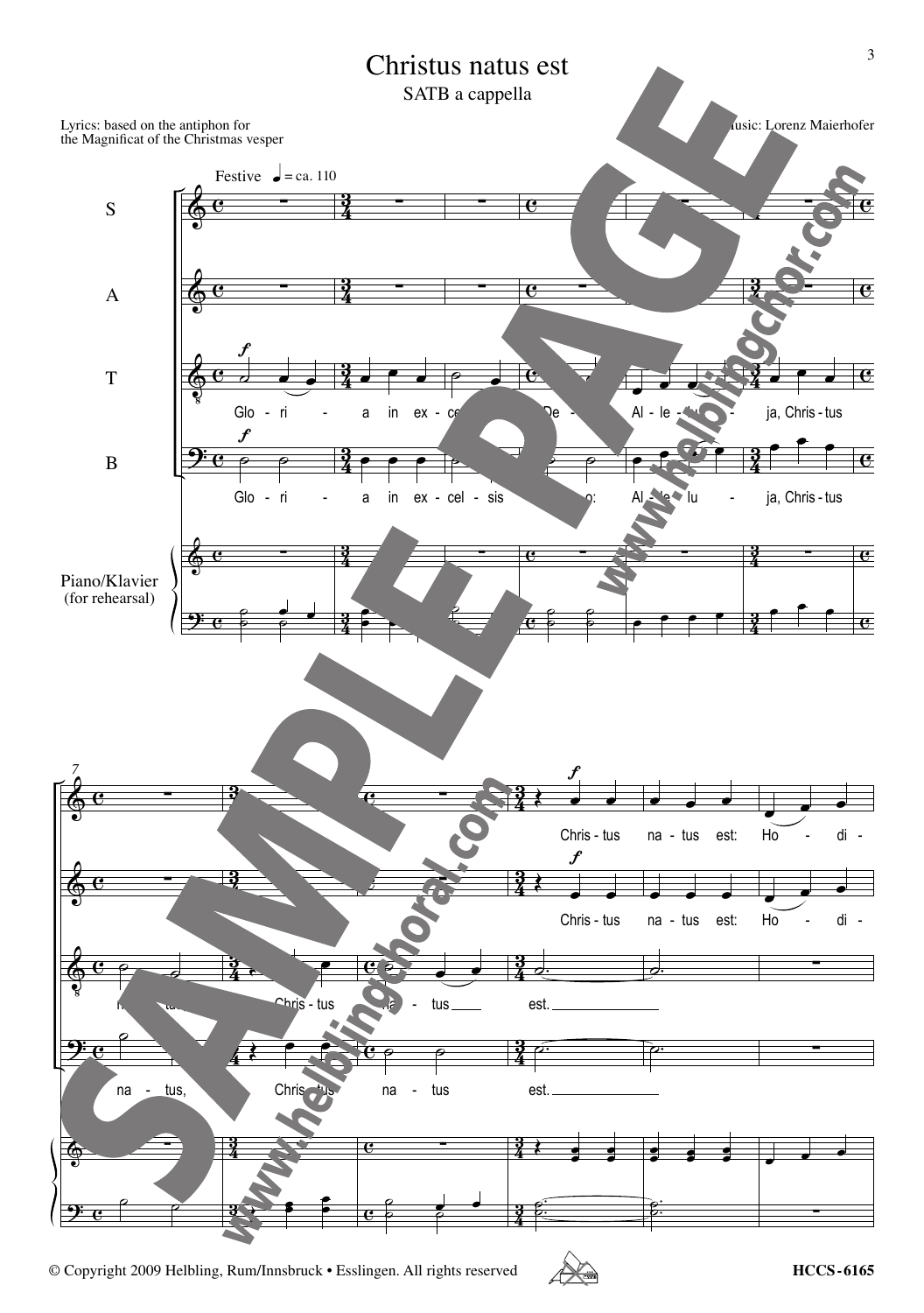

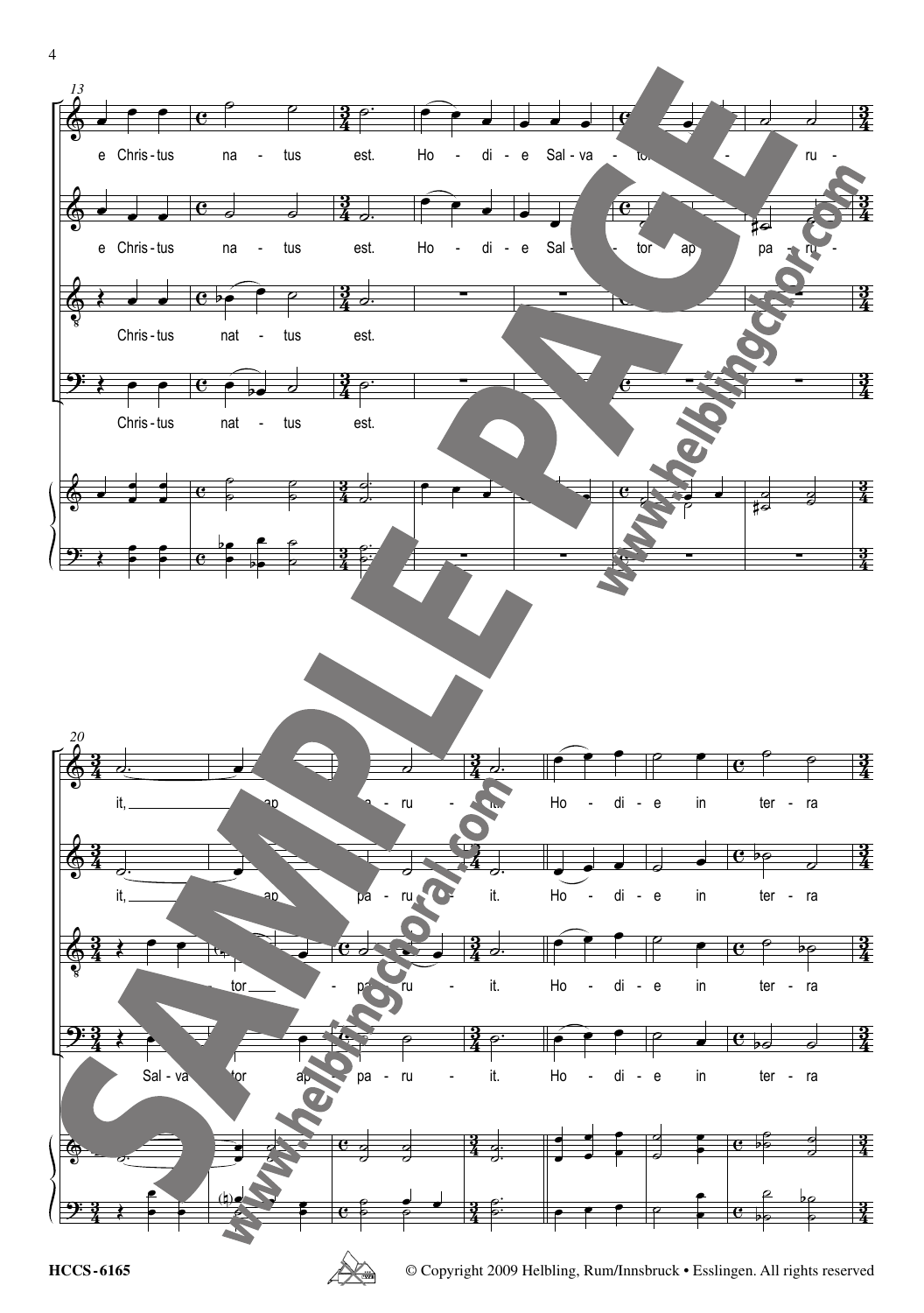



© Copyright 2009 Helbling, Rum/Innsbruck • Esslingen. All rights reserved **HCCS - 6165**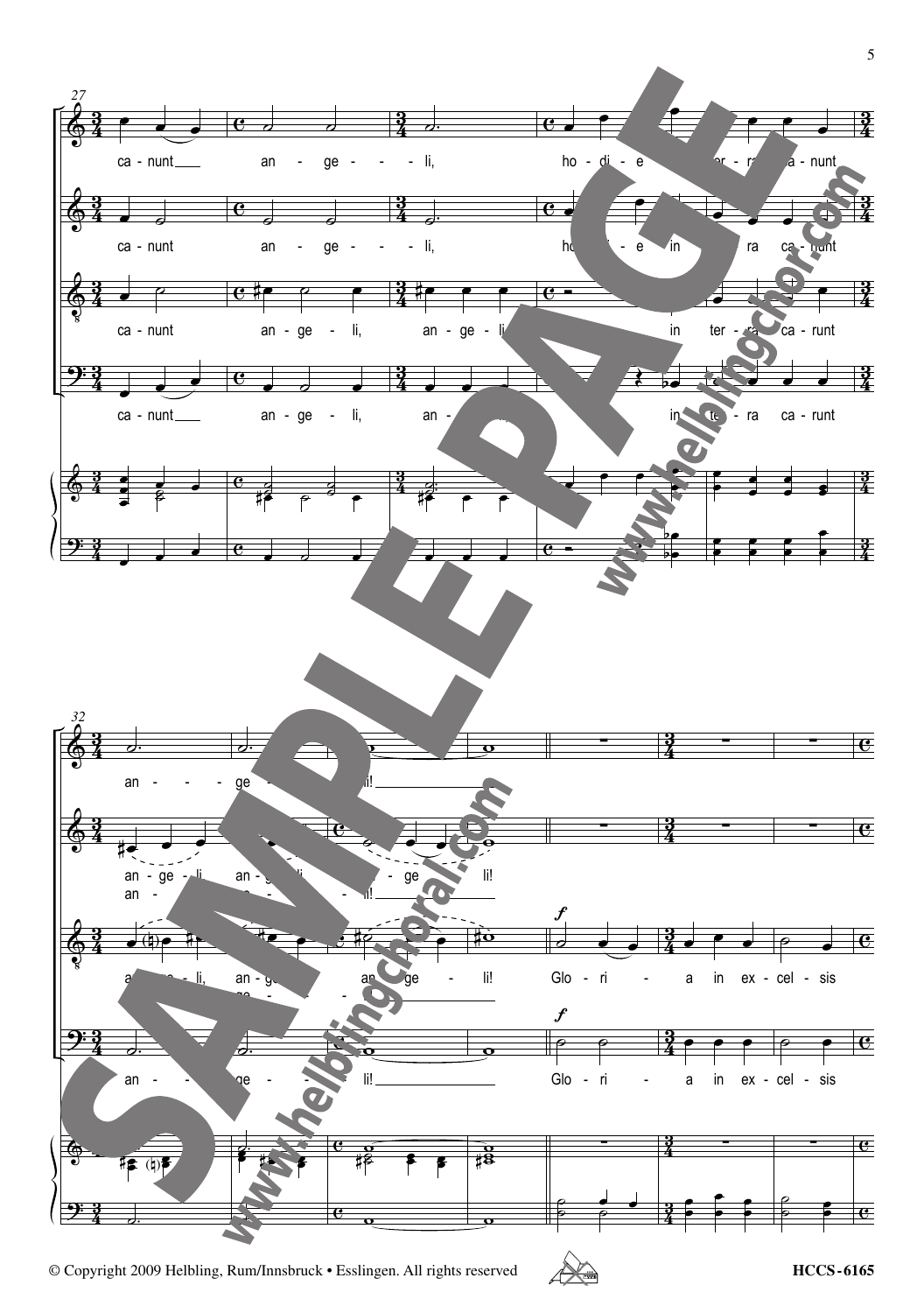